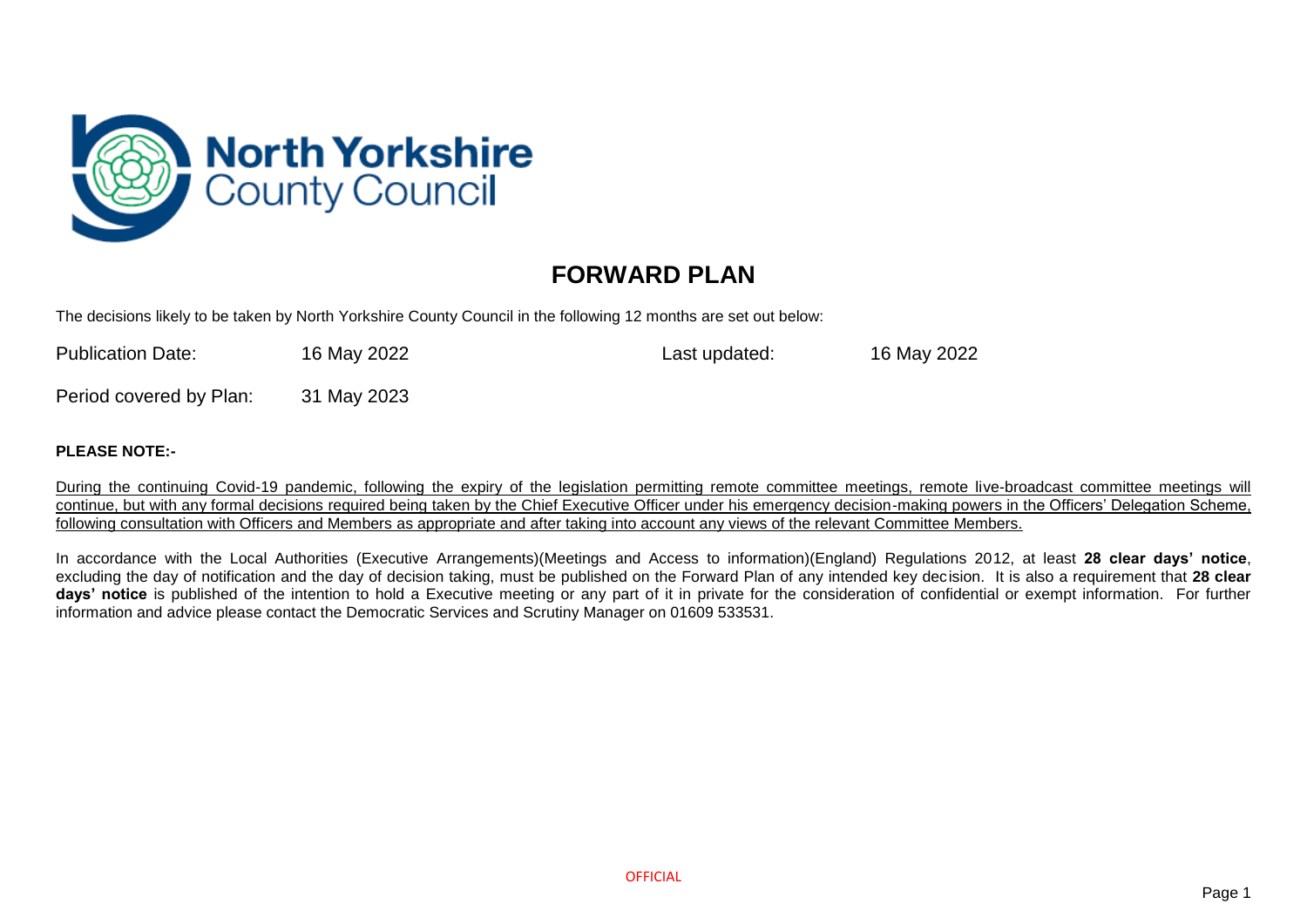| <b>FUTURE DECISIONS</b>                     |                                   |                                                                                  |                                                                                                                                     |                                                |                                                                                                                                                                                                                                            |                                                                                                                               |                                                                                                                                                                                                                                                                           |                                                                                                                                                                                                                                              |                                                                                     |  |  |
|---------------------------------------------|-----------------------------------|----------------------------------------------------------------------------------|-------------------------------------------------------------------------------------------------------------------------------------|------------------------------------------------|--------------------------------------------------------------------------------------------------------------------------------------------------------------------------------------------------------------------------------------------|-------------------------------------------------------------------------------------------------------------------------------|---------------------------------------------------------------------------------------------------------------------------------------------------------------------------------------------------------------------------------------------------------------------------|----------------------------------------------------------------------------------------------------------------------------------------------------------------------------------------------------------------------------------------------|-------------------------------------------------------------------------------------|--|--|
| <b>Likely</b><br>Date of<br><b>Decision</b> | <b>**Decision</b><br><b>Taker</b> | <b>In Consultation</b><br>with (Executive<br>Member or<br>Corporate<br>Director) | <b>Description of</b><br><b>Matter</b> – including<br>if the report<br>contains any<br>exempt<br>information and<br>the reasons why | <b>Key</b><br><b>Decision</b><br><b>YES/NO</b> | <b>Decision Required</b>                                                                                                                                                                                                                   | <b>Consultees</b><br>(i.e. the<br>principal<br>groups to be<br>consulted)                                                     | <b>Consultation</b><br><b>Process</b><br>(i.e. the means by<br>which any such<br>consultation is to<br>be undertaken)                                                                                                                                                     | <b>Contact details</b><br>for making<br>representations<br>(Tel: 0845 034<br>9494)<br>unless specified<br>otherwise)                                                                                                                         | <b>Relevant</b><br>documents<br>already<br>submitted<br>to Decision<br><b>Taker</b> |  |  |
| 23 May<br>2022                              | Executive                         |                                                                                  | Implementation<br>Plan Approval to<br>create the new<br>North Yorkshire<br>Council                                                  | Yes                                            | Approval by the newly<br>elected Members of the<br>Implementation Plan to<br>create the new North<br><b>Yorkshire Council</b>                                                                                                              | The District<br>Councils<br>have been<br>fully involved<br>in the<br>approval of<br>the initial<br>Implementati<br>on Plan.   | None.                                                                                                                                                                                                                                                                     | <b>Robert Ling</b><br>robert.ling@nort<br>hyorks.gov.uk                                                                                                                                                                                      |                                                                                     |  |  |
| 23 May<br>2022                              | Executive                         |                                                                                  | Section 24<br><b>Direction Consent</b>                                                                                              | Yes                                            | The Executive are<br>asked to consider<br>giving general<br>consents to the District<br>Councils over certain<br>decisions that are<br>worth over £100,000<br>revenue expenditure or<br>£1m capital<br>expenditure.                        | <b>District</b><br>Councils                                                                                                   | Government has<br>consulted with all<br>eight Councils in<br>North Yorkshire<br>on the issuing of<br>a Direction for the<br>requirement of<br>the newly elected<br>Executive to<br>approve<br>expenditure that<br>could potentially<br>bind the new<br>Unitary Authority. | Gary Fielding,<br>Corporate<br>Director for<br>Strategic<br>Resources,<br>Barry Khan,<br><b>Assistant Chief</b><br>Executive (Legal<br>& Democratic<br>Services)<br>gary.fielding@n<br>orthyorks.gov.uk<br>barry.khan@nort<br>hyorks.gov.uk, |                                                                                     |  |  |
| 31 May<br>2022                              | Executive                         |                                                                                  | Closure proposal<br>for Weaverthorpe<br><b>CE VC Primary</b><br>School                                                              | Yes                                            | Note: if there are no<br>objections to the<br>statutory proposals, the<br><b>Executive Member for</b><br><b>Education and Skills</b><br>will take this decision).<br>The decision is also<br>subject to the approval<br>by Executive on 22 | Parents,<br>Staff,<br>Governors,<br><b>Local Elected</b><br>Members,<br><b>District</b><br>Council,<br>Diocesan<br>Boards and | Public<br>consultation from<br>7 January to 18<br>February 2022.<br>Statutory<br>proposals<br>published on<br>NYCC website.<br>Statutory                                                                                                                                  | Andrew Dixon,<br>Strategic<br>Planning<br>Manager,<br>Education &<br><b>Skills</b><br>andrew.dixon@n<br>orthyorks.gov.uk                                                                                                                     |                                                                                     |  |  |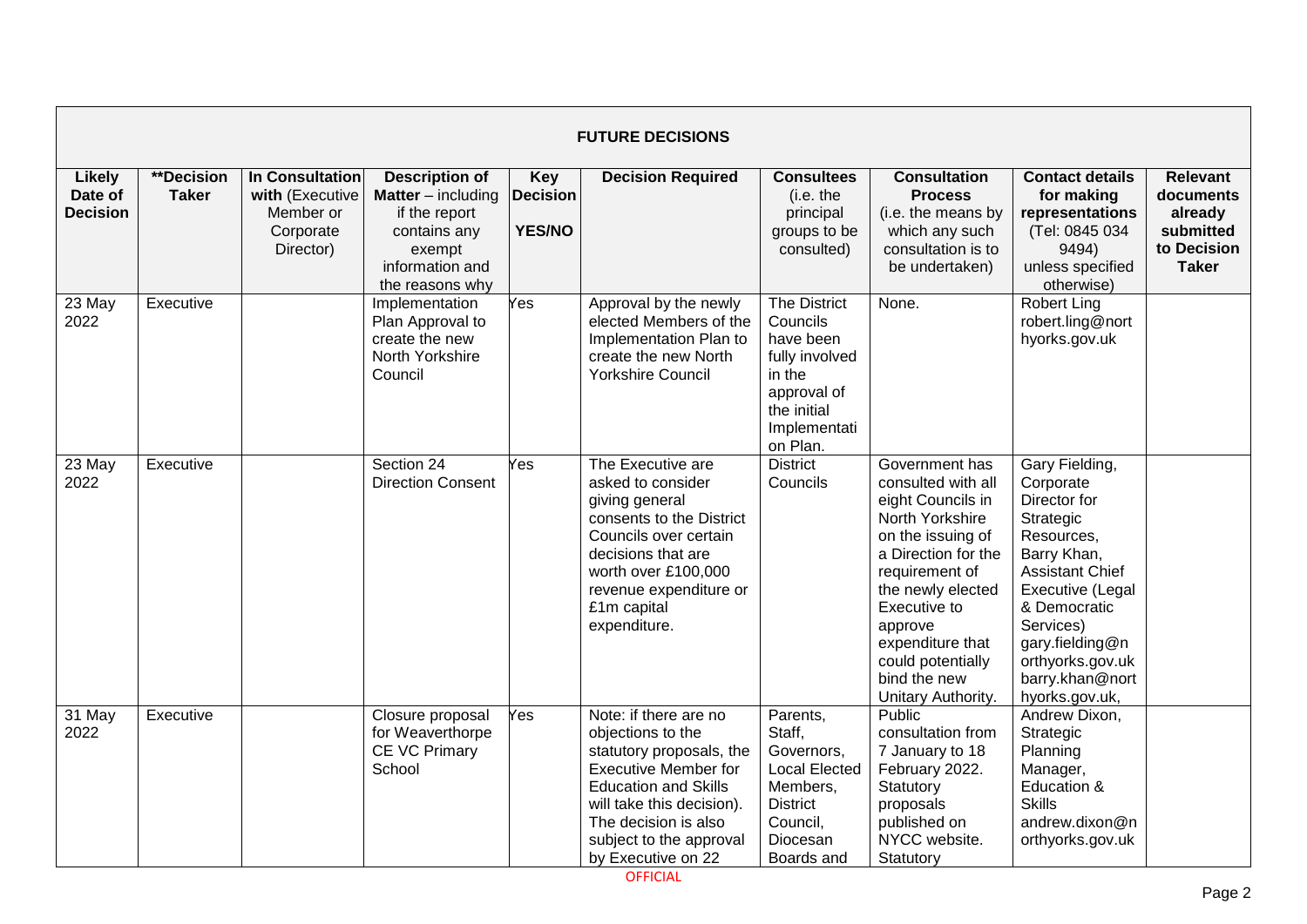|                                             | <b>FUTURE DECISIONS</b>    |                                                                           |                                                                                                                                     |                                                |                                                                                                                                                                                                                                                                                                                                                                          |                                                                                                                                                                                                             |                                                                                                                                                                                                                                                                                                       |                                                                                                                      |                                                                                     |  |  |  |
|---------------------------------------------|----------------------------|---------------------------------------------------------------------------|-------------------------------------------------------------------------------------------------------------------------------------|------------------------------------------------|--------------------------------------------------------------------------------------------------------------------------------------------------------------------------------------------------------------------------------------------------------------------------------------------------------------------------------------------------------------------------|-------------------------------------------------------------------------------------------------------------------------------------------------------------------------------------------------------------|-------------------------------------------------------------------------------------------------------------------------------------------------------------------------------------------------------------------------------------------------------------------------------------------------------|----------------------------------------------------------------------------------------------------------------------|-------------------------------------------------------------------------------------|--|--|--|
| <b>Likely</b><br>Date of<br><b>Decision</b> | **Decision<br><b>Taker</b> | In Consultation<br>with (Executive<br>Member or<br>Corporate<br>Director) | <b>Description of</b><br><b>Matter</b> – including<br>if the report<br>contains any<br>exempt<br>information and<br>the reasons why | <b>Key</b><br><b>Decision</b><br><b>YES/NO</b> | <b>Decision Required</b>                                                                                                                                                                                                                                                                                                                                                 | <b>Consultees</b><br>(i.e. the<br>principal<br>groups to be<br>consulted)                                                                                                                                   | <b>Consultation</b><br><b>Process</b><br>(i.e. the means by<br>which any such<br>consultation is to<br>be undertaken)                                                                                                                                                                                 | <b>Contact details</b><br>for making<br>representations<br>(Tel: 0845 034<br>9494)<br>unless specified<br>otherwise) | <b>Relevant</b><br>documents<br>already<br>submitted<br>to Decision<br><b>Taker</b> |  |  |  |
|                                             |                            |                                                                           |                                                                                                                                     |                                                | March 2022 to publish<br>statutory proposals).<br>Following the<br>publication of statutory<br>proposals, to determine<br>whether to close<br>Weaverthorpe CE VC<br>Primary School with<br>effect from 31 August<br>2022.                                                                                                                                                | other local<br>stakeholders.                                                                                                                                                                                | proposals<br>representation<br>period from 1<br>April to 29 April<br>2022. In writing to<br>the Corporate<br>Director- Children<br>and Young<br>People's Service,<br>County Hall,<br>Northallerton,<br>DL7 8AE, or by<br>email to<br>schoolorganisatio<br>n@northyorks.go<br>v.uk by 29 April<br>2022 |                                                                                                                      |                                                                                     |  |  |  |
| 31 May<br>2022                              | Executive                  |                                                                           | Approval of<br><b>Investment Plan</b><br>for Adult Learning<br>Numeracy<br>Initiative<br>("Multiply"                                | Yes                                            | The Authority has<br>received £2.7m of<br>funding for the<br>'multiply' initiative<br>which aims to see local<br>areas invest in<br>meaningful<br>participation that<br>boosts people's ability<br>to use maths in their<br>daily life, at home and<br>work - and enable<br>adults to achieve<br>formal qualification that<br>can open doors for<br>them (such as into a | Local<br>Enterprise<br>Partnership,<br>cross section<br>of residents<br>through<br>citizens<br>panel,<br>providers of<br>Post 19<br>education<br>and other<br>key<br>stakeholders<br>including<br>community | Research by snap<br>polls,<br>questionnaires,<br>focus group<br>meetings and 1-1<br>discussions                                                                                                                                                                                                       | Amanda<br>Newbold,<br>Assistant<br>Director,<br>Education &<br><b>Skills</b><br>paul.cliff@northy<br>orks.gov.uk     |                                                                                     |  |  |  |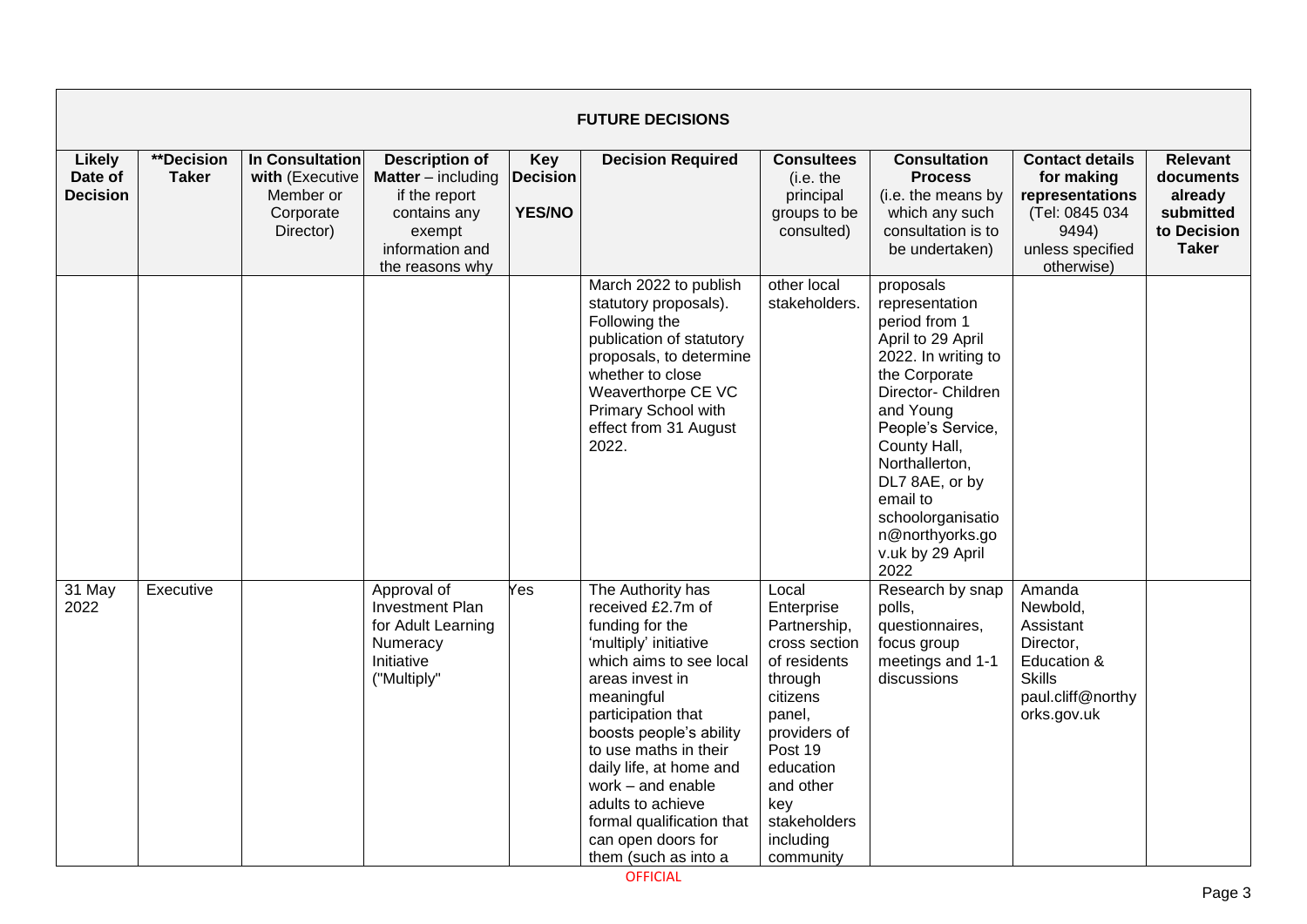|                                             | <b>FUTURE DECISIONS</b>    |                                                                           |                                                                                                                                     |                                                |                                                                                                                                                                                                                                                             |                                                                                                                |                                                                                                                       |                                                                                                                          |                                                                                     |  |  |  |
|---------------------------------------------|----------------------------|---------------------------------------------------------------------------|-------------------------------------------------------------------------------------------------------------------------------------|------------------------------------------------|-------------------------------------------------------------------------------------------------------------------------------------------------------------------------------------------------------------------------------------------------------------|----------------------------------------------------------------------------------------------------------------|-----------------------------------------------------------------------------------------------------------------------|--------------------------------------------------------------------------------------------------------------------------|-------------------------------------------------------------------------------------|--|--|--|
| <b>Likely</b><br>Date of<br><b>Decision</b> | **Decision<br><b>Taker</b> | In Consultation<br>with (Executive<br>Member or<br>Corporate<br>Director) | <b>Description of</b><br><b>Matter</b> – including<br>if the report<br>contains any<br>exempt<br>information and<br>the reasons why | <b>Key</b><br><b>Decision</b><br><b>YES/NO</b> | <b>Decision Required</b>                                                                                                                                                                                                                                    | <b>Consultees</b><br>(i.e. the<br>principal<br>groups to be<br>consulted)                                      | <b>Consultation</b><br><b>Process</b><br>(i.e. the means by<br>which any such<br>consultation is to<br>be undertaken) | <b>Contact details</b><br>for making<br>representations<br>(Tel: 0845 034<br>9494)<br>unless specified<br>otherwise)     | <b>Relevant</b><br>documents<br>already<br>submitted<br>to Decision<br><b>Taker</b> |  |  |  |
|                                             |                            |                                                                           |                                                                                                                                     |                                                | job, progression in a<br>job, or progression to<br>further study) This<br>funding is received<br>over a three year<br>period and an<br>investment plan<br>requires approval<br>before submission to<br>the Department for<br>Education by 30th June<br>2022 | groups                                                                                                         |                                                                                                                       |                                                                                                                          |                                                                                     |  |  |  |
| 31 May<br>2022                              | Executive                  |                                                                           | Dementia care<br>facility in<br>Harrogate                                                                                           | Yes                                            | To seek approval to<br>construct and operate<br>an NYCC owned<br>dementia care facility in<br>Harrogate                                                                                                                                                     | Other service<br>providers<br>Service<br>users<br>CQC<br>Harrogate<br>Borough<br>Council<br>Local<br>community | Formal<br>consultation<br>process in line<br>with governance.<br>Informal Open<br>days. Community<br>meetings         | Dale Owens,<br>Assistant<br><b>Director</b><br>Prevention &<br>Service<br>Development,<br>Commissioning<br>(HAS)         |                                                                                     |  |  |  |
| 31 May<br>2022                              | Executive                  |                                                                           | Children and<br>Young People's<br>Service, Schools<br><b>Condition Capital</b><br>Programme<br>2022/23                              | Yes                                            | To approve the<br>detailed Schools<br><b>Condition Capital</b><br>Programme 2022/23                                                                                                                                                                         | <b>North</b><br>Yorkshire<br>Schools<br>Forum                                                                  | Item at Schools<br>Forum meeting<br>on 19 May 2022                                                                    | Andrew Dixon,<br>Strategic<br>Planning<br>Manager,<br>Education &<br><b>Skills</b><br>andrew.dixon@n<br>orthyorks.gov.uk |                                                                                     |  |  |  |
| 21 Jun<br>2022                              | Executive                  |                                                                           | Q4 Performance<br>Monitoring and<br><b>Budget Report</b>                                                                            | Yes                                            | Financial and<br>Performance<br>Monitoring report                                                                                                                                                                                                           | Management<br>Board                                                                                            |                                                                                                                       | Gary Fielding,<br>Corporate<br>Director for                                                                              |                                                                                     |  |  |  |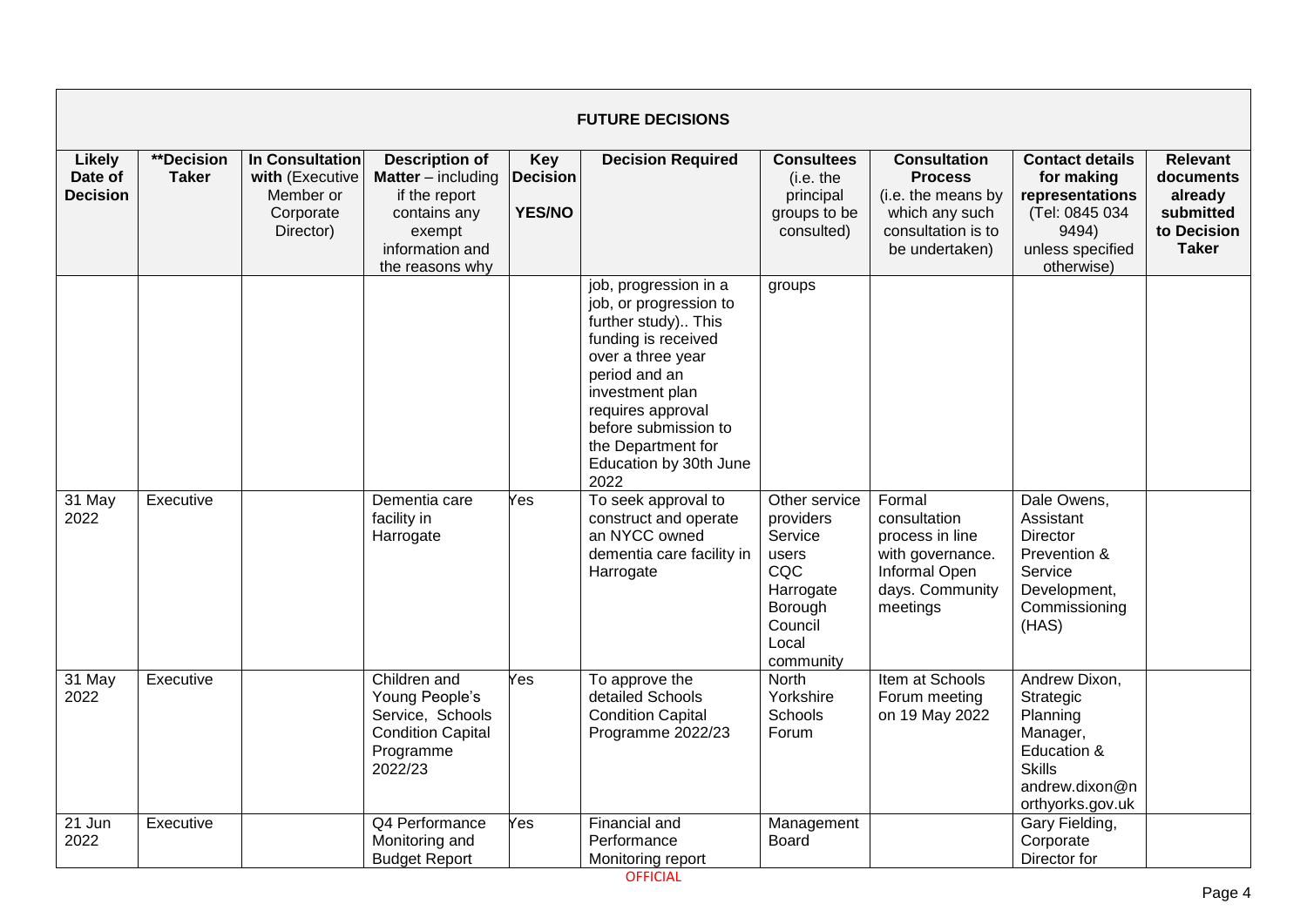|                                      | <b>FUTURE DECISIONS</b>    |                                                                                  |                                                                                                                                     |                                                |                                                                                                                                                                        |                                                                                                        |                                                                                                                       |                                                                                                                                                                |                                                                                     |  |  |  |
|--------------------------------------|----------------------------|----------------------------------------------------------------------------------|-------------------------------------------------------------------------------------------------------------------------------------|------------------------------------------------|------------------------------------------------------------------------------------------------------------------------------------------------------------------------|--------------------------------------------------------------------------------------------------------|-----------------------------------------------------------------------------------------------------------------------|----------------------------------------------------------------------------------------------------------------------------------------------------------------|-------------------------------------------------------------------------------------|--|--|--|
| Likely<br>Date of<br><b>Decision</b> | **Decision<br><b>Taker</b> | <b>In Consultation</b><br>with (Executive<br>Member or<br>Corporate<br>Director) | <b>Description of</b><br><b>Matter</b> – including<br>if the report<br>contains any<br>exempt<br>information and<br>the reasons why | <b>Key</b><br><b>Decision</b><br><b>YES/NO</b> | <b>Decision Required</b>                                                                                                                                               | <b>Consultees</b><br>(i.e. the<br>principal<br>groups to be<br>consulted)                              | <b>Consultation</b><br><b>Process</b><br>(i.e. the means by<br>which any such<br>consultation is to<br>be undertaken) | <b>Contact details</b><br>for making<br>representations<br>(Tel: 0845 034<br>9494)<br>unless specified<br>otherwise)                                           | <b>Relevant</b><br>documents<br>already<br>submitted<br>to Decision<br><b>Taker</b> |  |  |  |
|                                      |                            |                                                                                  |                                                                                                                                     |                                                | including: Revenue<br>Plan; Capital Plan;<br><b>Treasury Management</b><br>and Prudential<br>Indicators.                                                               |                                                                                                        |                                                                                                                       | Strategic<br>Resources<br>gary.fielding@n<br>orthyorks.gov.uk                                                                                                  |                                                                                     |  |  |  |
| 21 Jun<br>2022                       | Executive                  |                                                                                  | Care market<br>proposals for<br>South Craven                                                                                        | No                                             | To update Executive<br>on proposals for the<br>development of the<br>adult social care<br>market in South<br>Craven and secure<br>formal approval for the<br>proposals | Local<br>stakeholders                                                                                  | Stakeholder<br>meetings                                                                                               | Michael Rudd,<br>Head of Housing<br>Marketing<br>Development<br>(Commissioning)<br>, Health and<br><b>Adult Services</b><br>michael.rudd@n<br>orthyorks.gov.uk |                                                                                     |  |  |  |
| 21 Jun<br>2022                       | Executive                  |                                                                                  | Re-procurement<br>or in-sourcing of<br><b>Shared Lives</b><br>Scheme                                                                | Yes                                            | To seek approval to re-<br>procure or in-source<br>the Shared Lives<br>Scheme                                                                                          | An<br>engagement<br>process will<br>take place<br>with<br>interested<br>parties.                       | N/A                                                                                                                   | Adam Gray,<br>Commissioning<br>Manager, Health<br>and Adult<br><b>Services</b><br>01609 797276                                                                 |                                                                                     |  |  |  |
| 21 Jun<br>2022                       | Executive                  |                                                                                  | Children in Care<br>and Care Leavers<br>Strategy                                                                                    | lо                                             | To recommend<br>approval of the<br>Children in Care and<br><b>Care Leavers Strategy</b><br>to County Council                                                           | Key partners,<br>children,<br>young people<br>and families.                                            | Engagement<br>through meeting<br>discussion and<br>consultation.                                                      | <b>Mel Hutchinson</b><br>mel.hutchinson<br>@northyorks.go<br>v.uk                                                                                              |                                                                                     |  |  |  |
| 19 Jul<br>2022                       | Executive                  |                                                                                  | <b>Ethical Decision</b><br>Making<br>Framework<br>Review                                                                            | Yes                                            | To update members on<br>the review of the<br><b>Ethical Decision</b><br><b>Making Framework</b><br>undertaken in April<br>2022 with<br>recommendations and             | <b>NYCC Adult</b><br>Social Care<br>(ASC) staff<br>who have<br>used the<br>framework,<br>lead officers | Meetings and<br>correspondence                                                                                        | Chris Jones-<br>King, Assistant<br><b>Director Adult</b><br>Social Care.<br>Care and<br>Support, Richard<br>Webb,                                              |                                                                                     |  |  |  |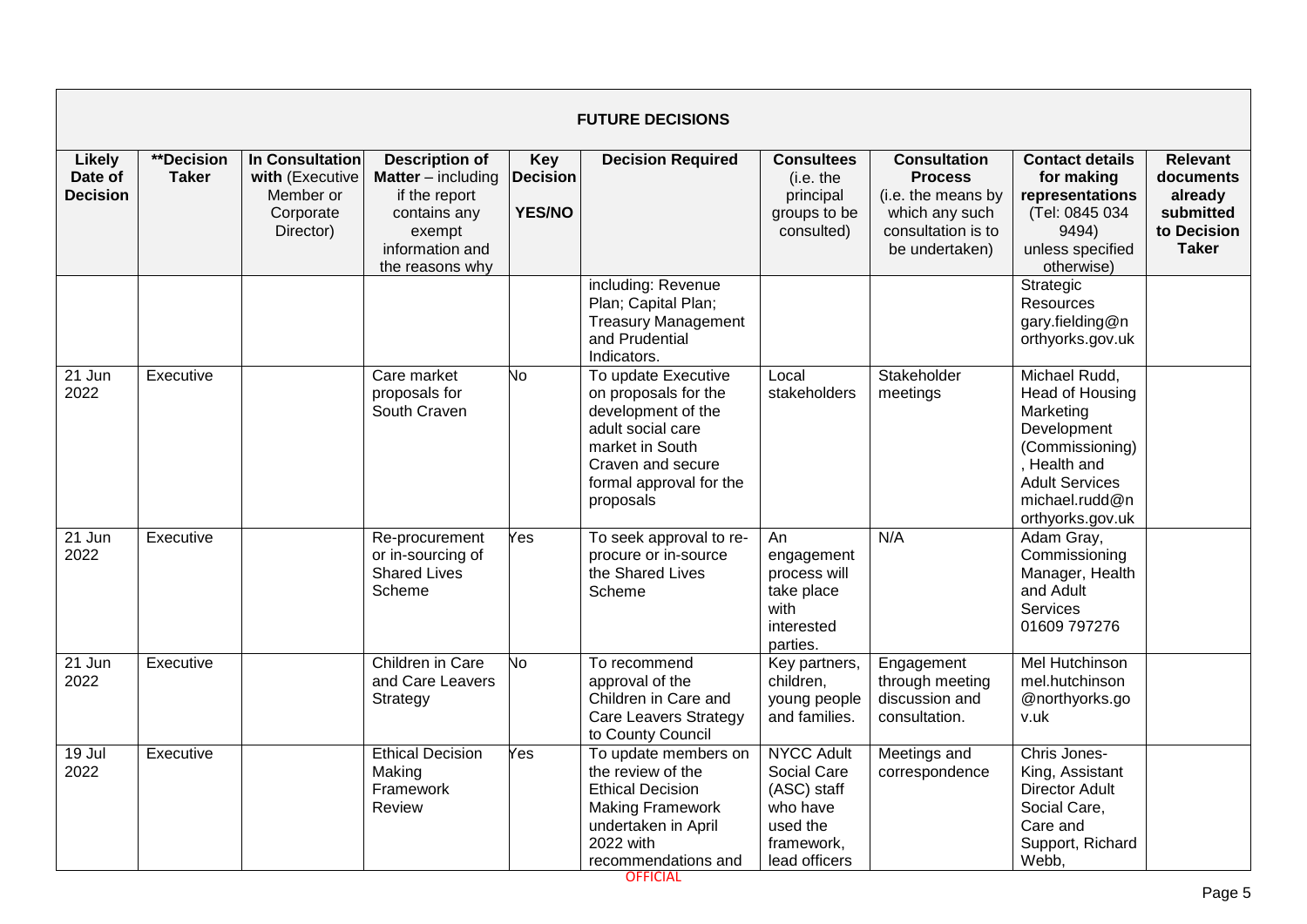|                                             | <b>FUTURE DECISIONS</b>           |                                                                           |                                                                                                                                       |                                                |                                                                                                                                                                      |                                                                                                                                      |                                                                                                                                                                                                                                                                            |                                                                                                                      |                                                                                     |  |  |  |
|---------------------------------------------|-----------------------------------|---------------------------------------------------------------------------|---------------------------------------------------------------------------------------------------------------------------------------|------------------------------------------------|----------------------------------------------------------------------------------------------------------------------------------------------------------------------|--------------------------------------------------------------------------------------------------------------------------------------|----------------------------------------------------------------------------------------------------------------------------------------------------------------------------------------------------------------------------------------------------------------------------|----------------------------------------------------------------------------------------------------------------------|-------------------------------------------------------------------------------------|--|--|--|
| <b>Likely</b><br>Date of<br><b>Decision</b> | <b>**Decision</b><br><b>Taker</b> | In Consultation<br>with (Executive<br>Member or<br>Corporate<br>Director) | <b>Description of</b><br><b>Matter</b> $-$ including<br>if the report<br>contains any<br>exempt<br>information and<br>the reasons why | <b>Key</b><br><b>Decision</b><br><b>YES/NO</b> | <b>Decision Required</b>                                                                                                                                             | <b>Consultees</b><br>(i.e. the<br>principal<br>groups to be<br>consulted)                                                            | <b>Consultation</b><br><b>Process</b><br>(i.e. the means by<br>which any such<br>consultation is to<br>be undertaken)                                                                                                                                                      | <b>Contact details</b><br>for making<br>representations<br>(Tel: 0845 034<br>9494)<br>unless specified<br>otherwise) | <b>Relevant</b><br>documents<br>already<br>submitted<br>to Decision<br><b>Taker</b> |  |  |  |
|                                             |                                   |                                                                           |                                                                                                                                       |                                                | proposals for future<br>application.                                                                                                                                 | including<br>Governance,<br>Practice and<br>members of<br><b>ASC</b><br>leadership<br>team.                                          |                                                                                                                                                                                                                                                                            | Corporate<br>Director of<br><b>Health and Adult</b><br>Services<br>lisa.moore@nort<br>hyorks.gov.uk,                 |                                                                                     |  |  |  |
| 19 Jul<br>2022                              | Executive                         |                                                                           | Approval to<br>implement the<br>Local Area SEND<br>Strategy                                                                           | Yes                                            | Approval to implement<br>the Local Area SEND<br>Strategy (following<br>public consultation)<br>and recommendation<br>to Full Council for<br>adoption of the strategy | <b>Not</b><br>applicable                                                                                                             | Not applicable                                                                                                                                                                                                                                                             | Chris Reynolds,<br>Head of SEND<br>Strategic<br>Planning and<br>Resources<br>chris.reynolds@n<br>orthyorks.gov.uk    |                                                                                     |  |  |  |
| 19 Jul<br>2022                              | Executive                         |                                                                           | <b>Review of Special</b><br>Educational<br>Needs and<br><b>Disabilities</b><br>Provision                                              | Yes                                            | Feedback from school<br>organisation<br>consultation and to<br>request publication of<br>statutory notices as<br>appropriate.                                        | Parents /<br>Carers,<br>Professionals<br>children and<br>young<br>people,<br>Special<br>Schools and<br>North<br>Yorkshire<br>Schools | The consultation<br>will follow the<br>statutory process.<br>All details of the<br>consultation will<br>be available on<br>the NYCC public<br>website;<br>alternative<br>formats can be<br>provided upon<br>request. In writing<br>to<br>jane.lesage@nort<br>hyorks.gov.uk | Chris Reynolds,<br>Head of SEND<br>Strategic<br>Planning and<br>Resources<br>chris.reynolds@n<br>orthyorks.gov.uk    |                                                                                     |  |  |  |
| 19 Jul<br>2022                              | Executive                         |                                                                           | S75 Agreements<br>for Harrogate and<br><b>Rural Alliance</b>                                                                          | Yes                                            | To consider revised<br>S75 commissioner and<br>provider agreements<br>for the integrated                                                                             | <b>NHS</b><br>Commission<br>ers and<br>Providers                                                                                     | Correspondence,<br>meetings and<br>Council website                                                                                                                                                                                                                         | Chris Jones-<br>King, Assistant<br><b>Director Adult</b><br>Social Care,                                             |                                                                                     |  |  |  |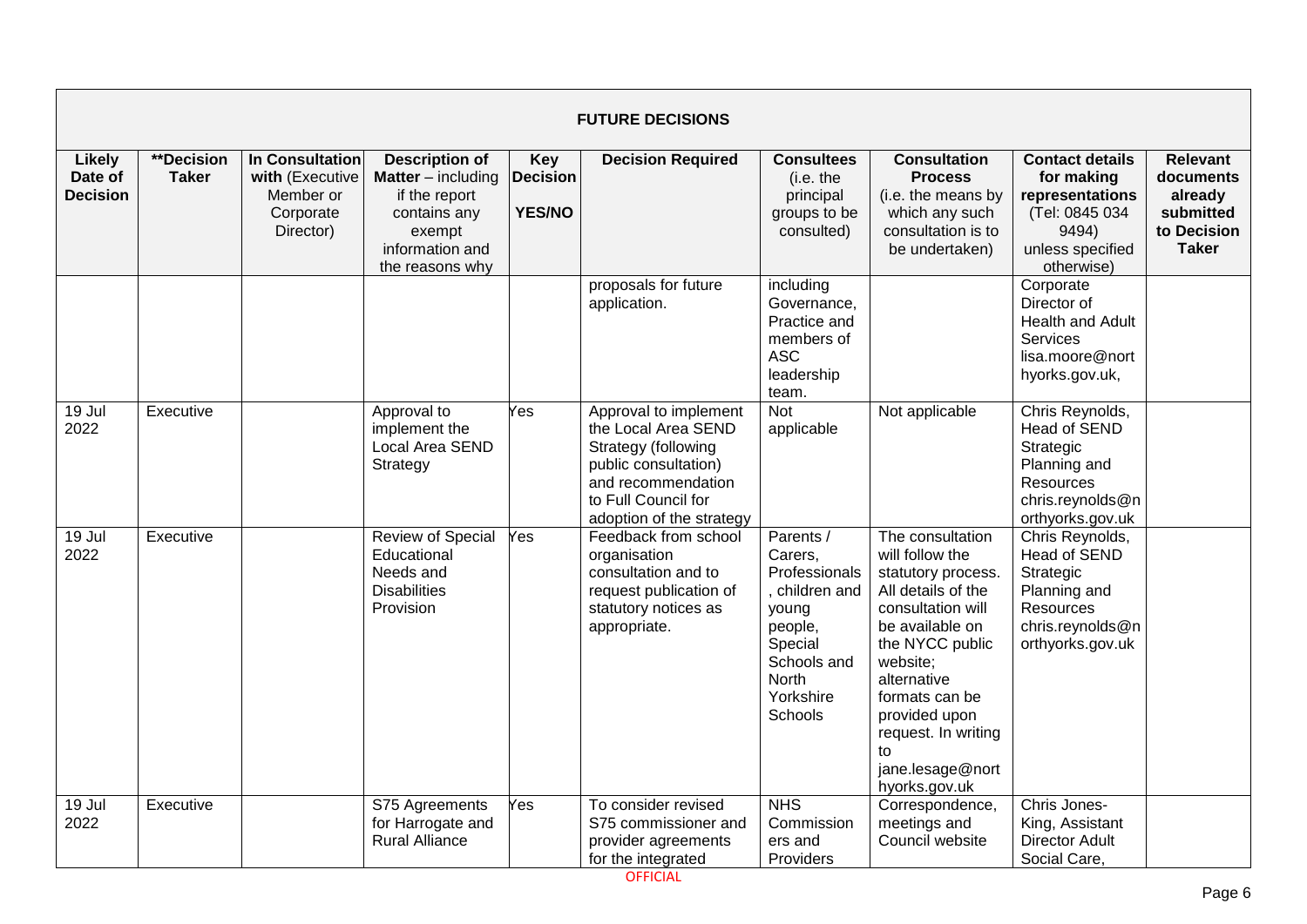|                                             | <b>FUTURE DECISIONS</b>    |                                                                           |                                                                                                                                     |                                                |                                                                                                                                         |                                                                                                                     |                                                                                                                       |                                                                                                                            |                                                                                     |  |  |  |
|---------------------------------------------|----------------------------|---------------------------------------------------------------------------|-------------------------------------------------------------------------------------------------------------------------------------|------------------------------------------------|-----------------------------------------------------------------------------------------------------------------------------------------|---------------------------------------------------------------------------------------------------------------------|-----------------------------------------------------------------------------------------------------------------------|----------------------------------------------------------------------------------------------------------------------------|-------------------------------------------------------------------------------------|--|--|--|
| <b>Likely</b><br>Date of<br><b>Decision</b> | **Decision<br><b>Taker</b> | In Consultation<br>with (Executive<br>Member or<br>Corporate<br>Director) | <b>Description of</b><br><b>Matter</b> – including<br>if the report<br>contains any<br>exempt<br>information and<br>the reasons why | <b>Key</b><br><b>Decision</b><br><b>YES/NO</b> | <b>Decision Required</b>                                                                                                                | <b>Consultees</b><br>(i.e. the<br>principal<br>groups to be<br>consulted)                                           | <b>Consultation</b><br><b>Process</b><br>(i.e. the means by<br>which any such<br>consultation is to<br>be undertaken) | <b>Contact details</b><br>for making<br>representations<br>(Tel: 0845 034<br>9494)<br>unless specified<br>otherwise)       | <b>Relevant</b><br>documents<br>already<br>submitted<br>to Decision<br><b>Taker</b> |  |  |  |
|                                             |                            |                                                                           |                                                                                                                                     |                                                | community health and<br>social care services in<br>the Harrogate District<br>and agree the<br>proposed consultation                     |                                                                                                                     |                                                                                                                       | Care and<br>Support<br>chris.jones-<br>king@northyork<br>s.gov.uk                                                          |                                                                                     |  |  |  |
| 19 Jul<br>2022                              | Executive                  |                                                                           | A59 Kex Gill<br><b>Diversion Contract</b><br>Award                                                                                  | $\overline{Yes}$                               | To inform members of<br>the outcome of the<br>tendering process and<br>seek approval to award<br>the A59 Kex Gill<br>diversion contract | Executive<br>Members &<br>Management<br>Board at the<br>informal<br>Executive<br>meeting held<br>on 6 July<br>2021. | N/A                                                                                                                   | Mark Hugill,<br>Senior Engineer,<br>Highways &<br>Transportation<br>mark.hugill@nor<br>thyorks.gov.uk                      |                                                                                     |  |  |  |
| $19$ Jul<br>2022                            | Executive                  |                                                                           | Creation of a<br>wholly owned<br>Council company<br>providing ICT and<br>connectivity<br>services                                   | Yes                                            | Creation of a wholly<br>owned trading<br>company to provide<br>ICT and connectivity<br>services.                                        | Executive<br>Members.                                                                                               | Report and<br>meetings.                                                                                               | Barry Khan,<br><b>Assistant Chief</b><br>Executive (Legal<br>& Democratic<br>Services)<br>barry.khan@nort<br>hyorks.gov.uk |                                                                                     |  |  |  |
| 19 Jul<br>2022                              | Executive                  |                                                                           | <b>Outdoor Learning</b><br>Service                                                                                                  | Yes                                            | To consider the<br>outcome of the<br>strategic review and full<br>business case for the<br><b>Outdoor Learning</b><br>Service.          | <b>Not</b><br>applicable                                                                                            | Not applicable                                                                                                        | Amanda<br>Newbold, AD<br>Education &<br><b>Skills</b><br>amanda.newbol<br>d@northyorks.g<br>ov.uk                          |                                                                                     |  |  |  |
| 19 Jul<br>2022                              | Executive                  |                                                                           | Decision on<br>whether to<br>proceed with a<br>Community<br>Governance                                                              | Yes                                            | Decision on whether to<br>proceed with a<br>Community<br>Governance Review to<br>restructure non                                        | If a CGR is<br>undertaken<br>there will be<br>public<br>consultation                                                | If approved the<br>CGR process will<br>involve consulting<br>with the public of<br>the relevant area.                 | Barry Khan,<br><b>Assistant Chief</b><br>Executive (Legal<br>& Democratic<br>Services)                                     |                                                                                     |  |  |  |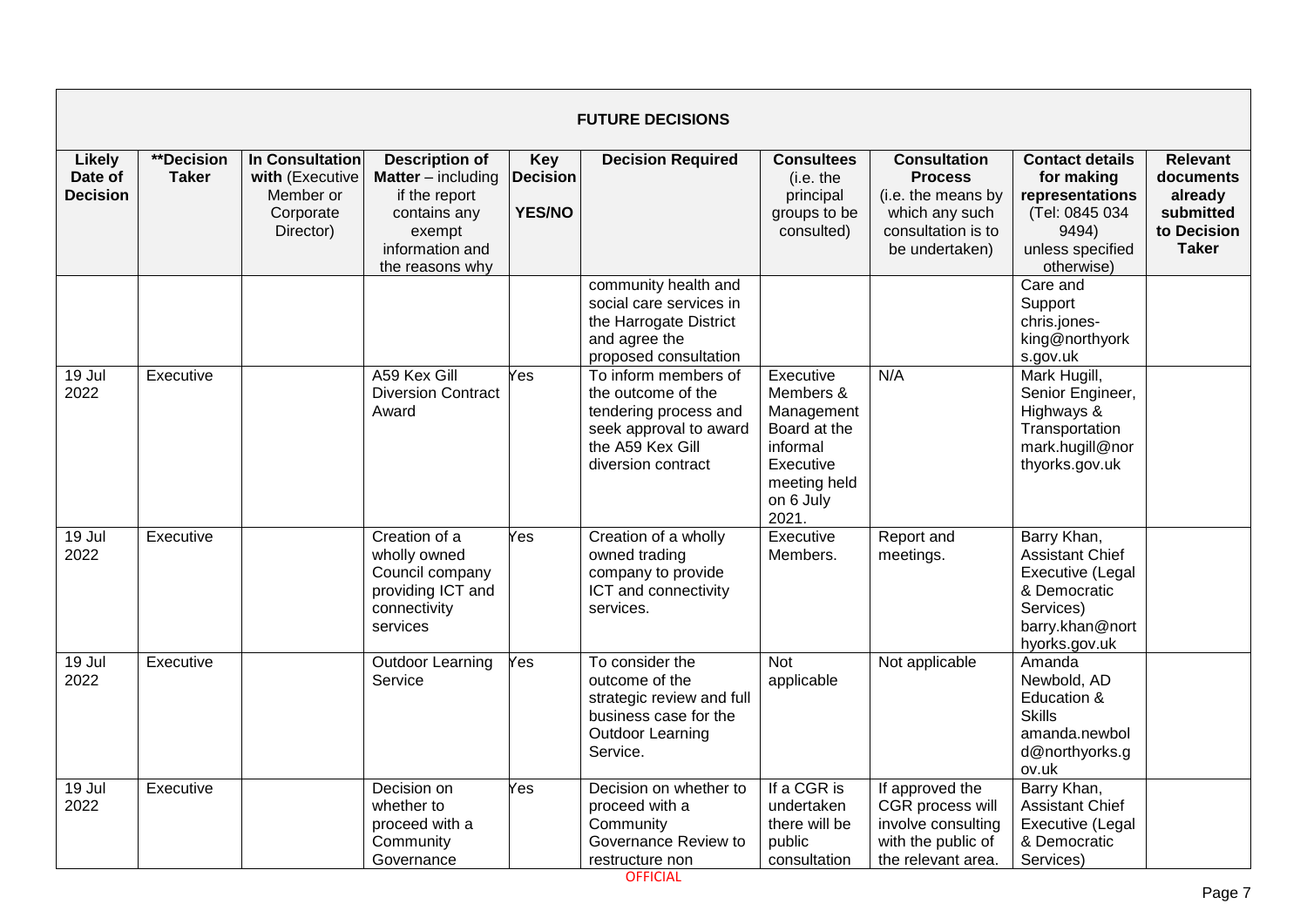|                                             | <b>FUTURE DECISIONS</b>           |                                                                           |                                                                                                                                     |                                                |                                                                                                                                                               |                                                                                                       |                                                                                                                       |                                                                                                                                               |                                                                                     |  |  |  |
|---------------------------------------------|-----------------------------------|---------------------------------------------------------------------------|-------------------------------------------------------------------------------------------------------------------------------------|------------------------------------------------|---------------------------------------------------------------------------------------------------------------------------------------------------------------|-------------------------------------------------------------------------------------------------------|-----------------------------------------------------------------------------------------------------------------------|-----------------------------------------------------------------------------------------------------------------------------------------------|-------------------------------------------------------------------------------------|--|--|--|
| <b>Likely</b><br>Date of<br><b>Decision</b> | <b>**Decision</b><br><b>Taker</b> | In Consultation<br>with (Executive<br>Member or<br>Corporate<br>Director) | <b>Description of</b><br><b>Matter</b> – including<br>if the report<br>contains any<br>exempt<br>information and<br>the reasons why | <b>Key</b><br><b>Decision</b><br><b>YES/NO</b> | <b>Decision Required</b>                                                                                                                                      | <b>Consultees</b><br>(i.e. the<br>principal<br>groups to be<br>consulted)                             | <b>Consultation</b><br><b>Process</b><br>(i.e. the means by<br>which any such<br>consultation is to<br>be undertaken) | <b>Contact details</b><br>for making<br>representations<br>(Tel: 0845 034<br>9494)<br>unless specified<br>otherwise)                          | <b>Relevant</b><br>documents<br>already<br>submitted<br>to Decision<br><b>Taker</b> |  |  |  |
|                                             |                                   |                                                                           | Review                                                                                                                              |                                                | parished areas in<br>Harrogate and<br>Scarborough that will<br>be governed in the<br>interim by Charter<br>Trustees.                                          | within the<br>process.                                                                                |                                                                                                                       | barry.khan@nort<br>hyorks.gov.uk                                                                                                              |                                                                                     |  |  |  |
| 23 Aug<br>2022                              | Executive                         |                                                                           | Q1 Performance<br>Monitoring and<br><b>Budget report</b>                                                                            | Yes                                            | Financial and<br>Performance<br>Monitoring report<br>including: Revenue<br>Plan; Capital Plan;<br><b>Treasury Management</b><br>and Prudential<br>Indicators. | Management<br><b>Board</b>                                                                            |                                                                                                                       | Gary Fielding,<br>Corporate<br>Director for<br>Strategic<br>Resources<br>gary.fielding@n<br>orthyorks.gov.uk                                  |                                                                                     |  |  |  |
| 6 Sep<br>2022                               | Executive                         |                                                                           | North Yorkshire<br><b>Council Flood</b><br><b>Risk Management</b><br>Strategy                                                       | Yes                                            | Recommend approval<br>of North Yorkshire<br><b>Council Flood Risk</b><br><b>Management Strategy</b>                                                           | Partners/stak<br>eholders e.g.<br><b>District</b><br>Councils,<br>Parish<br>Councils and<br>residents | Various meetings,<br>on-line survey                                                                                   | Emily Mellalieu,<br>Development<br>Management<br><b>Team Leader</b><br>mark.henderson<br>@northyorks.go<br>v.uk                               |                                                                                     |  |  |  |
| 20 Sep<br>2022                              | Executive                         |                                                                           | S75 Agreements<br>for Harrogate and<br><b>Rural Alliance</b>                                                                        | Yes                                            | To consider feedback<br>from the consultation<br>and agree revised S75<br>agreements                                                                          | <b>NHS</b><br>Commission<br>ers and<br>Providers                                                      | Correspondence<br>and meetings                                                                                        | Chris Jones-<br>King, Assistant<br><b>Director Adult</b><br>Social Care,<br>Care and<br>Support<br>chris.jones-<br>king@northyork<br>s.gov.uk |                                                                                     |  |  |  |
| 20 Sep<br>2022                              | Executive                         |                                                                           | Consideration of<br>proposed<br>amendments to                                                                                       | Yes                                            | Subject to any<br>comments Members<br>may have, to                                                                                                            | Relevant<br><b>NYCC</b><br>Officers and                                                               | Correspondence<br>and meetings.                                                                                       | Daniel Harry,<br>Democratic<br>Services and                                                                                                   |                                                                                     |  |  |  |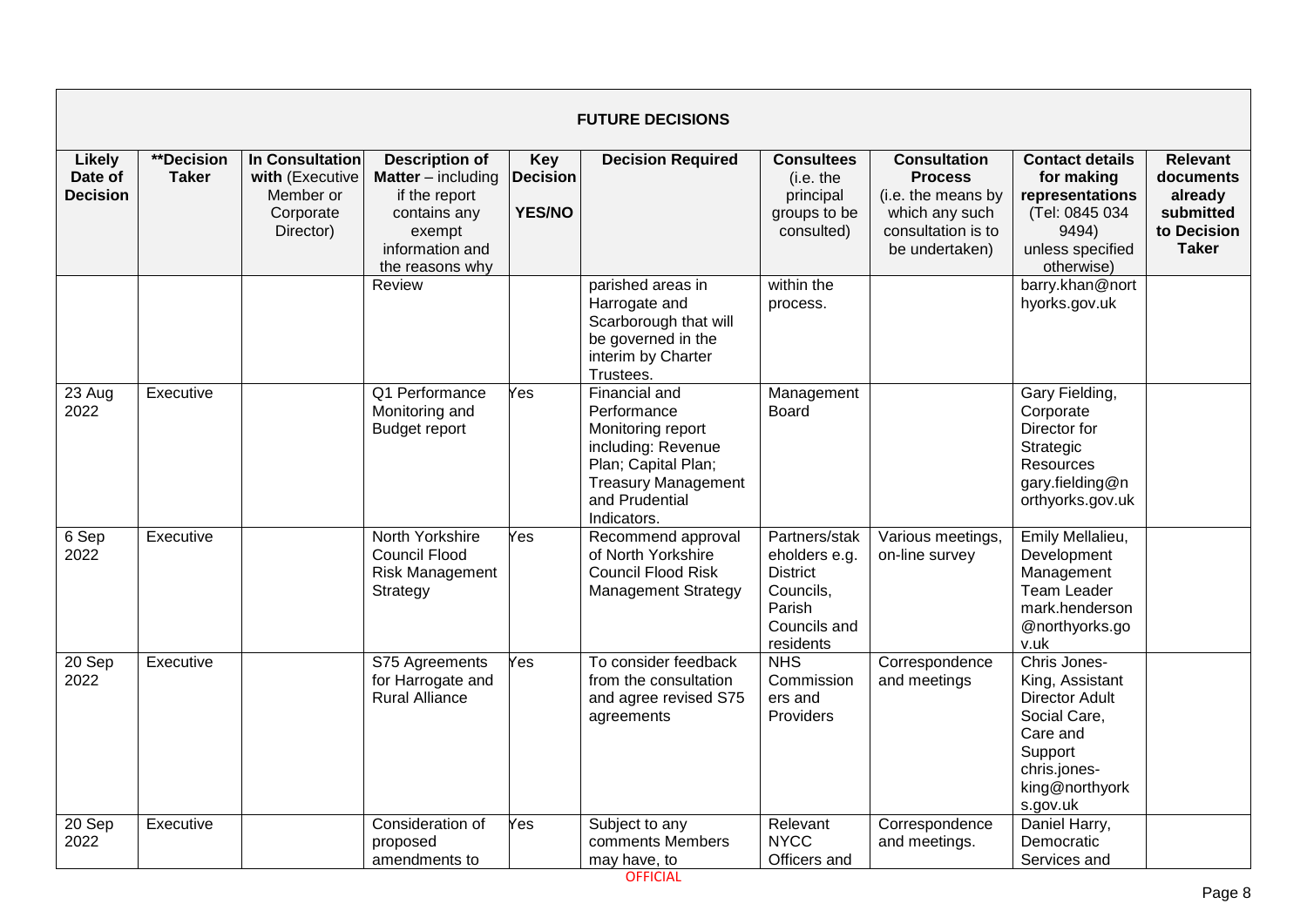|                                             | <b>FUTURE DECISIONS</b>    |                                                                           |                                                                                                                              |                                                |                                                                                                                                                                                                                                                                               |                                                                                                                                        |                                                                                                                       |                                                                                                                                    |                                                                                     |  |  |  |
|---------------------------------------------|----------------------------|---------------------------------------------------------------------------|------------------------------------------------------------------------------------------------------------------------------|------------------------------------------------|-------------------------------------------------------------------------------------------------------------------------------------------------------------------------------------------------------------------------------------------------------------------------------|----------------------------------------------------------------------------------------------------------------------------------------|-----------------------------------------------------------------------------------------------------------------------|------------------------------------------------------------------------------------------------------------------------------------|-------------------------------------------------------------------------------------|--|--|--|
| <b>Likely</b><br>Date of<br><b>Decision</b> | **Decision<br><b>Taker</b> | In Consultation<br>with (Executive<br>Member or<br>Corporate<br>Director) | Description of<br><b>Matter</b> – including<br>if the report<br>contains any<br>exempt<br>information and<br>the reasons why | <b>Key</b><br><b>Decision</b><br><b>YES/NO</b> | <b>Decision Required</b>                                                                                                                                                                                                                                                      | <b>Consultees</b><br>(i.e. the<br>principal<br>groups to be<br>consulted)                                                              | <b>Consultation</b><br><b>Process</b><br>(i.e. the means by<br>which any such<br>consultation is to<br>be undertaken) | <b>Contact details</b><br>for making<br>representations<br>(Tel: 0845 034<br>9494)<br>unless specified<br>otherwise)               | <b>Relevant</b><br>documents<br>already<br>submitted<br>to Decision<br><b>Taker</b> |  |  |  |
|                                             |                            |                                                                           | the Council's<br>Constitution for<br>recommendation<br>to full Council                                                       |                                                | recommend the<br>proposed amendments<br>to the Constitution to<br>full Council for<br>approval.                                                                                                                                                                               | Members &<br>the Members'<br>Working<br>Group on the<br>Constitution                                                                   |                                                                                                                       | Scrutiny<br>Manager<br>daniel.harry@no<br>rthyorks.gov.uk                                                                          |                                                                                     |  |  |  |
| 20 Sep<br>2022                              | Executive                  |                                                                           | Redeployment of<br>land to the north<br>and south of<br>Crosshills Lane,<br>Selby                                            | Yes                                            | To approve the<br>proposed<br>redeployment of the<br>property                                                                                                                                                                                                                 | Executive<br>members &<br>Management<br>Board at the<br>informal<br>Executive<br>meeting held<br>on 8 June<br>2021                     |                                                                                                                       | Philip Cowan,<br>Non-Operational<br>Property<br>Manager, NYCC<br>Property<br><b>Services</b><br>Philip.Cowan@n<br>orthyorks.gov.uk |                                                                                     |  |  |  |
| $18$ Oct<br>2022                            | Executive                  |                                                                           | <b>Review of Special</b><br>Educational<br>Needs and<br><b>Disabilities</b><br>Provision                                     | Yes                                            | To consider the<br>response to statutory<br>notices and determine<br>the decision to change<br>school designation                                                                                                                                                             |                                                                                                                                        |                                                                                                                       | Chris Reynolds,<br><b>Head of SEND</b><br>Strategic<br>Planning and<br>Resources<br>chris.reynolds@n<br>orthyorks.gov.uk           |                                                                                     |  |  |  |
| 18 Oct<br>2022                              | Executive                  |                                                                           | Director of Public<br><b>Health Annual</b><br>Report - Learning<br>from Covid-19                                             | No                                             | <b>Under the National</b><br><b>Health Service Act</b><br>2006, Directors of<br>Public Health 'must<br>prepare an annual<br>report on the health of<br>the people in the area<br>of the local authority'.<br>Executive are being<br>asked to consider and<br>note the report. | Engagement<br>has been<br>undertaken<br>with key<br>stakeholders<br>and<br>community<br>groups<br>involved in<br>Covid-19<br>response. | Qualitative<br>engagement with<br>individuals and<br>small groups.                                                    | Louise Wallace,<br>AD Health and<br>Integration<br>shanna.carrell@n<br>orthyorks.gov.uk                                            |                                                                                     |  |  |  |
| 8 Nov                                       | Executive                  |                                                                           | <b>Council Tax</b>                                                                                                           | Yes                                            | A public consultation                                                                                                                                                                                                                                                         | Members of                                                                                                                             | Formal                                                                                                                | Barry Khan,                                                                                                                        |                                                                                     |  |  |  |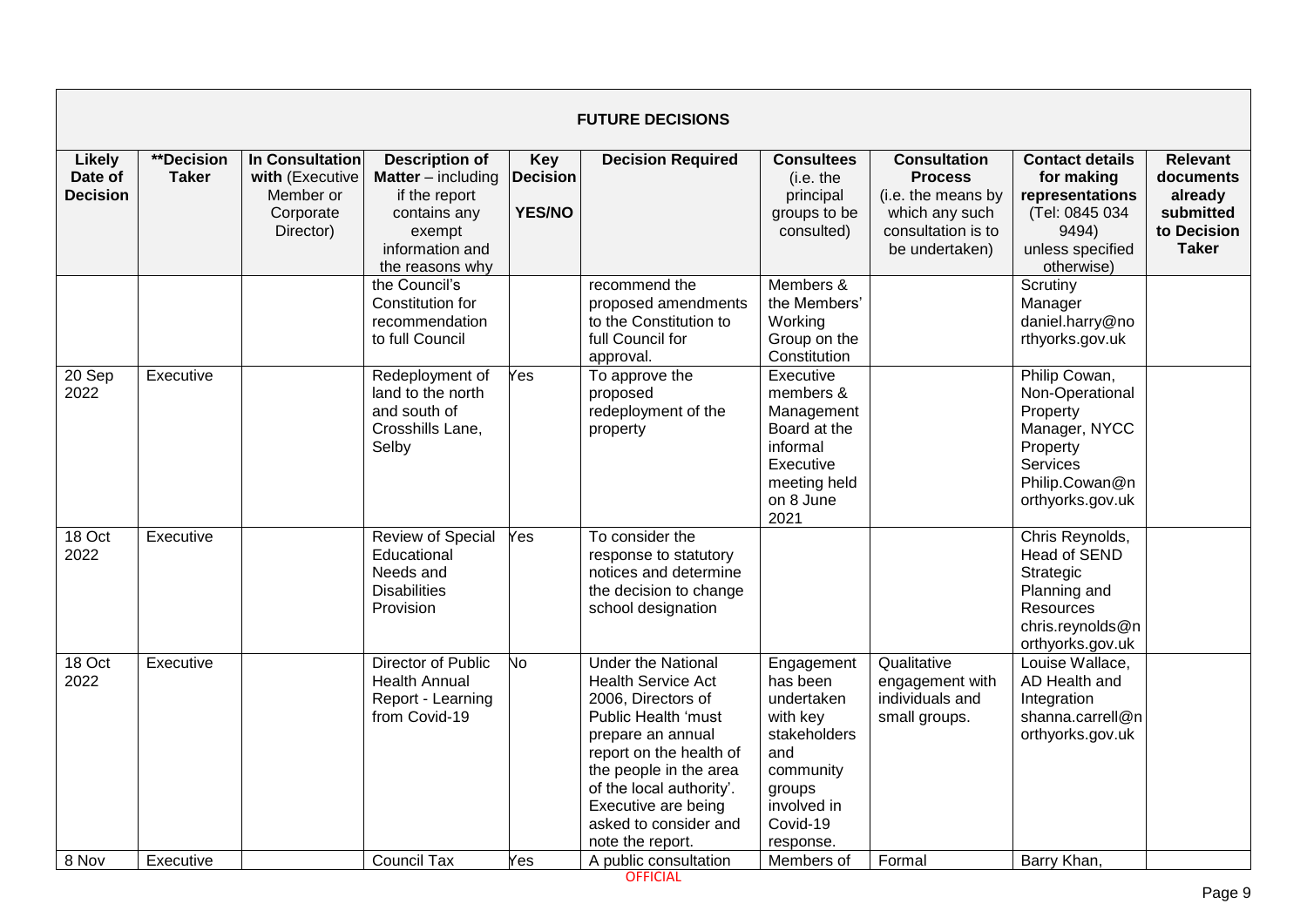|                                             | <b>FUTURE DECISIONS</b>    |                                                                           |                                                                                                                                     |                                                |                                                                                                                                                                                                                                               |                                                                                   |                                                                                                                       |                                                                                                                      |                                                                                     |  |  |  |
|---------------------------------------------|----------------------------|---------------------------------------------------------------------------|-------------------------------------------------------------------------------------------------------------------------------------|------------------------------------------------|-----------------------------------------------------------------------------------------------------------------------------------------------------------------------------------------------------------------------------------------------|-----------------------------------------------------------------------------------|-----------------------------------------------------------------------------------------------------------------------|----------------------------------------------------------------------------------------------------------------------|-------------------------------------------------------------------------------------|--|--|--|
| <b>Likely</b><br>Date of<br><b>Decision</b> | **Decision<br><b>Taker</b> | In Consultation<br>with (Executive<br>Member or<br>Corporate<br>Director) | <b>Description of</b><br><b>Matter</b> – including<br>if the report<br>contains any<br>exempt<br>information and<br>the reasons why | <b>Key</b><br><b>Decision</b><br><b>YES/NO</b> | <b>Decision Required</b>                                                                                                                                                                                                                      | <b>Consultees</b><br>(i.e. the<br>principal<br>groups to be<br>consulted)         | <b>Consultation</b><br><b>Process</b><br>(i.e. the means by<br>which any such<br>consultation is to<br>be undertaken) | <b>Contact details</b><br>for making<br>representations<br>(Tel: 0845 034<br>9494)<br>unless specified<br>otherwise) | <b>Relevant</b><br>documents<br>already<br>submitted<br>to Decision<br><b>Taker</b> |  |  |  |
| 2022                                        |                            |                                                                           | Reduction<br>Consultation                                                                                                           |                                                | will be required for<br>harmonising the<br>council tax reduction<br>schemes.                                                                                                                                                                  | the public.                                                                       | consultation<br>process.                                                                                              | <b>Assistant Chief</b><br>Executive (Legal<br>& Democratic<br>Services)<br>barry.khan@nort<br>hyorks.gov.uk          |                                                                                     |  |  |  |
| 29 Nov<br>2022                              | Executive                  |                                                                           | Q2 Performance<br>Monitoring and<br><b>Budget Report</b>                                                                            | Yes                                            | <b>Financial and</b><br>Performance<br>Monitoring report<br>including: Revenue<br>Plan; Capital Plan;<br><b>Treasury Management</b><br>and Prudential<br>Indicators.                                                                          | Management<br>Board.                                                              |                                                                                                                       | Gary Fielding,<br>Corporate<br>Director for<br>Strategic<br>Resources<br>gary.fielding@n<br>orthyorks.gov.uk         |                                                                                     |  |  |  |
| 24 Jan<br>2023                              | Executive                  |                                                                           | Revenue Budget<br>2023/24 and<br><b>Medium Term</b><br><b>Financial Strategy</b>                                                    | Yes                                            | To consider and<br>recommend to Council<br>the Revenue Budget<br>for 2023/24 and the<br>Medium Term Financial<br>Strategy (MTFS)<br>including the:<br>• Revenue Plan<br>• Capital Plan<br>• Treasury<br>Management<br>• Prudential Indicators | Proposals<br>will be<br>subject to the<br>appropriate<br>consultation<br>process. | <b>Budget</b><br>consultation<br>process.                                                                             | Gary Fielding,<br>Corporate<br>Director for<br>Strategic<br>Resources<br>gary.fielding@n<br>orthyorks.gov.uk         |                                                                                     |  |  |  |
| 21 Feb<br>2023                              | Executive                  |                                                                           | Q3 Performance<br>Monitoring and<br><b>Budget Report</b>                                                                            | Yes                                            | Q3 Performance<br>Monitoring and Budget<br>report including:<br>Revenue Plan; Capital<br>Plan; Treasury<br>Management and<br><b>Prudential Indicators.</b>                                                                                    | Management<br><b>Board</b>                                                        |                                                                                                                       | Gary Fielding,<br>Corporate<br>Director for<br>Strategic<br>Resources, Julie<br>Robinson,<br>Leadership              |                                                                                     |  |  |  |